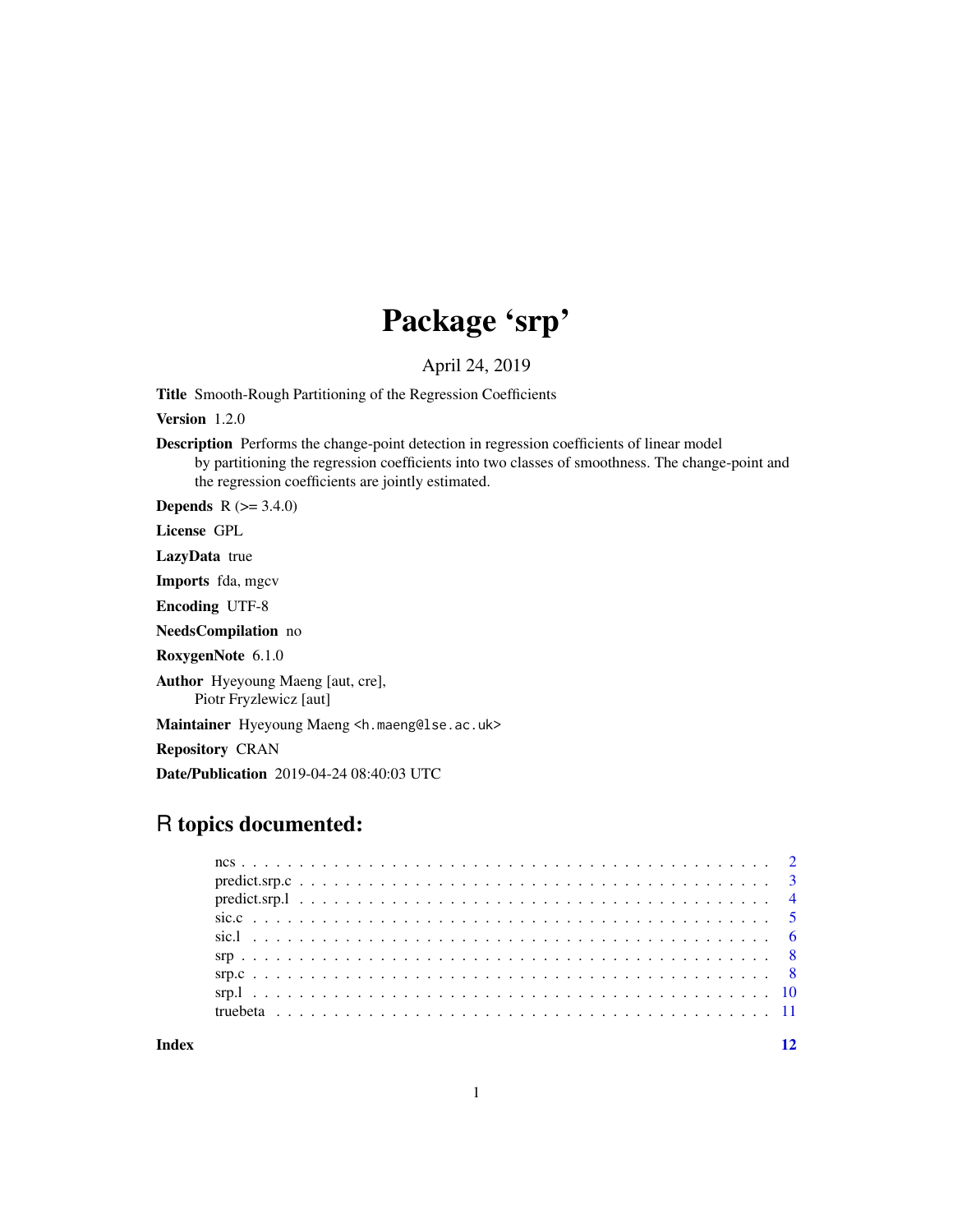This function performs the natural cubic spline interpolation of a design matrix.

#### Usage

ncs(x)

# Arguments

x The design matrix.

# Details

Usually only called by [srp.c](#page-7-1) and [srp.l](#page-9-1).

# Value

cf0 The coefficient matrix for B-splines obtained by natural cubic spline interpolation of x.

### Author(s)

Hyeyoung Maeng, <h.maeng@lse.ac.uk>

#### See Also

[srp.c](#page-7-1), [srp.l](#page-9-1)

# Examples

```
x <- matrix(rnorm(100), ncol=10)
ncs(x)$cf0
```
<span id="page-1-1"></span><span id="page-1-0"></span>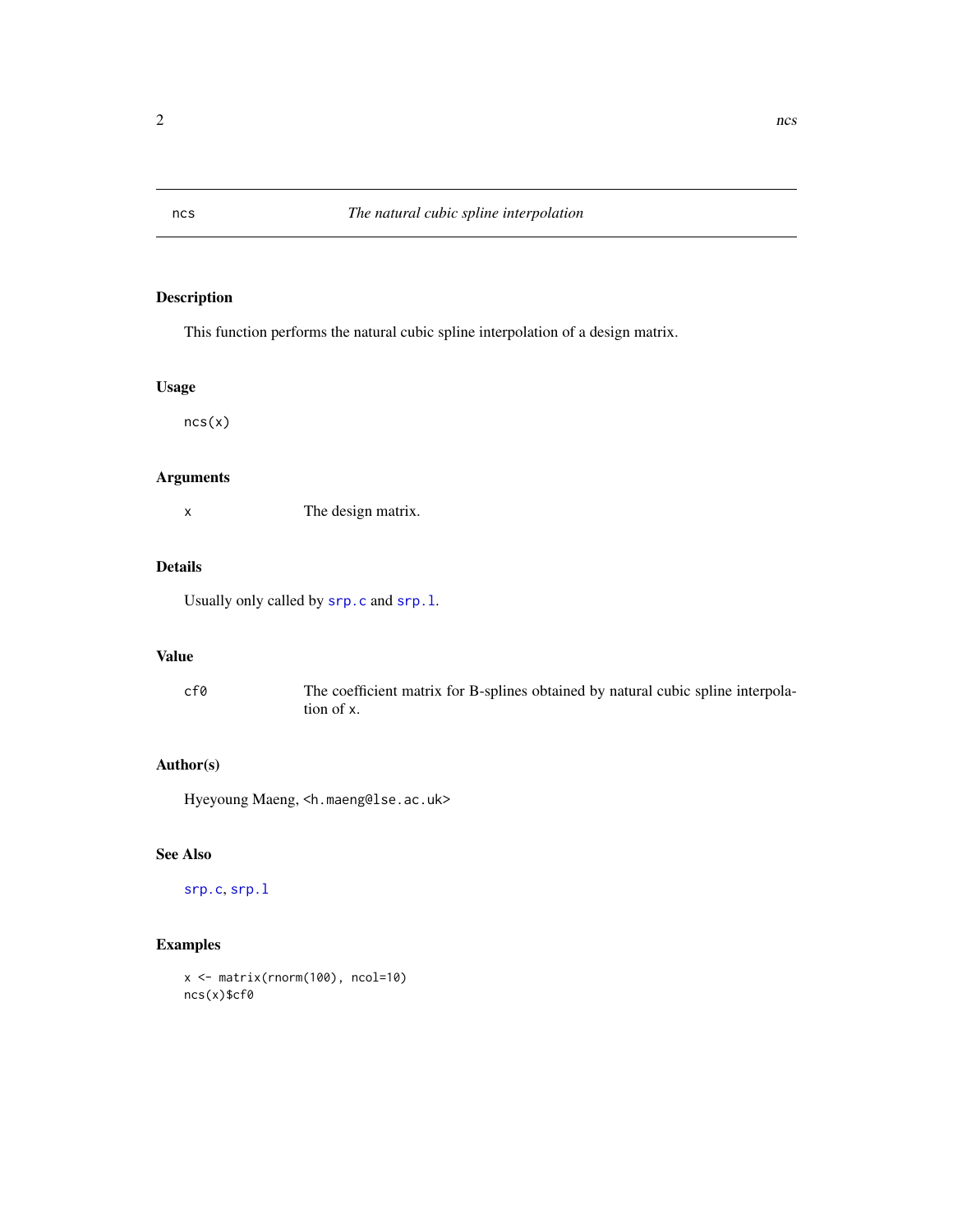<span id="page-2-1"></span><span id="page-2-0"></span>

This function performs the predictions from the results of Smooth-Rough Partition fitting.

#### Usage

```
## S3 method for class 'srp.c'
predict(object, x, ...)
```
## Arguments

| object   | An object of class either 'srp.c', returned by srp.c.                                                           |
|----------|-----------------------------------------------------------------------------------------------------------------|
| X        | A new matrix you wish to fit Smooth-Rough Partition model. The dimension of<br>row is the number of covariates. |
| $\cdots$ | Further parameters that can be passed to predict. srp.c.                                                        |

# Details

The Smooth-Rough Partition model is described in "Regularised forecasting via smooth-rough partitioning of the regression coefficients", H. Maeng and P. Fryzlewicz (2018), preprint.

#### Value

yhat The vector of predicted values.

# Author(s)

Hyeyoung Maeng, <h.maeng@lse.ac.uk>

# See Also

[sic.c](#page-4-1), [srp.c](#page-7-1)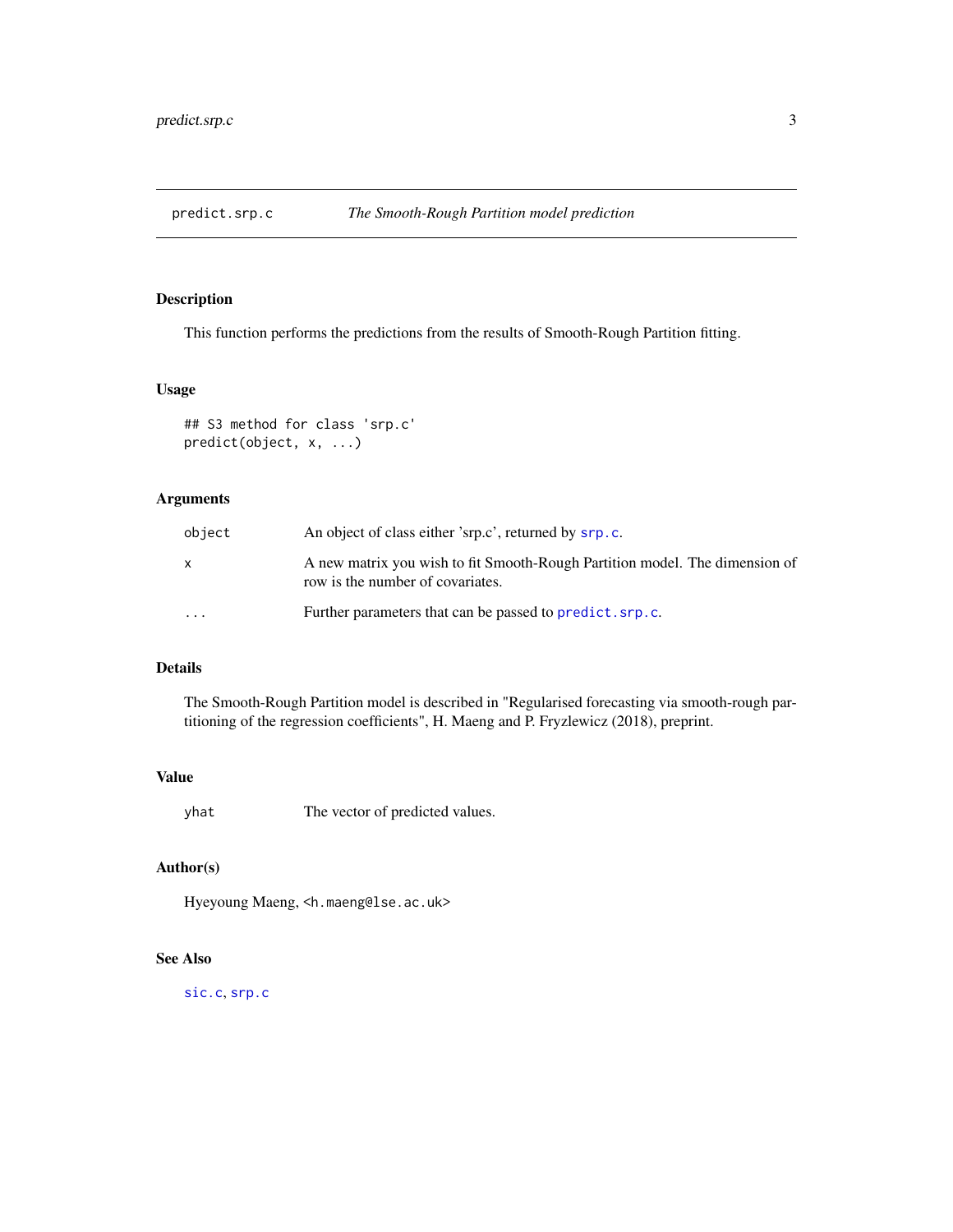<span id="page-3-1"></span><span id="page-3-0"></span>

This function performs the predictions from the results of Smooth-Rough Partition fitting.

#### Usage

```
## S3 method for class 'srp.l'
predict(object, x, ...)
```
## Arguments

| object   | An object of class 'srp.1', returned by srp.1.                                                                  |
|----------|-----------------------------------------------------------------------------------------------------------------|
| X        | A new matrix you wish to fit Smooth-Rough Partition model. The dimension of<br>row is the number of covariates. |
| $\cdots$ | Further parameters that can be passed to predict. srp.1.                                                        |

# Details

The Smooth-Rough Partition model is described in "Regularised forecasting via smooth-rough partitioning of the regression coefficients", H. Maeng and P. Fryzlewicz (2018), preprint.

#### Value

yhat The vector of predicted values.

# Author(s)

Hyeyoung Maeng, <h.maeng@lse.ac.uk>

# See Also

[sic.l](#page-5-1), [srp.l](#page-9-1)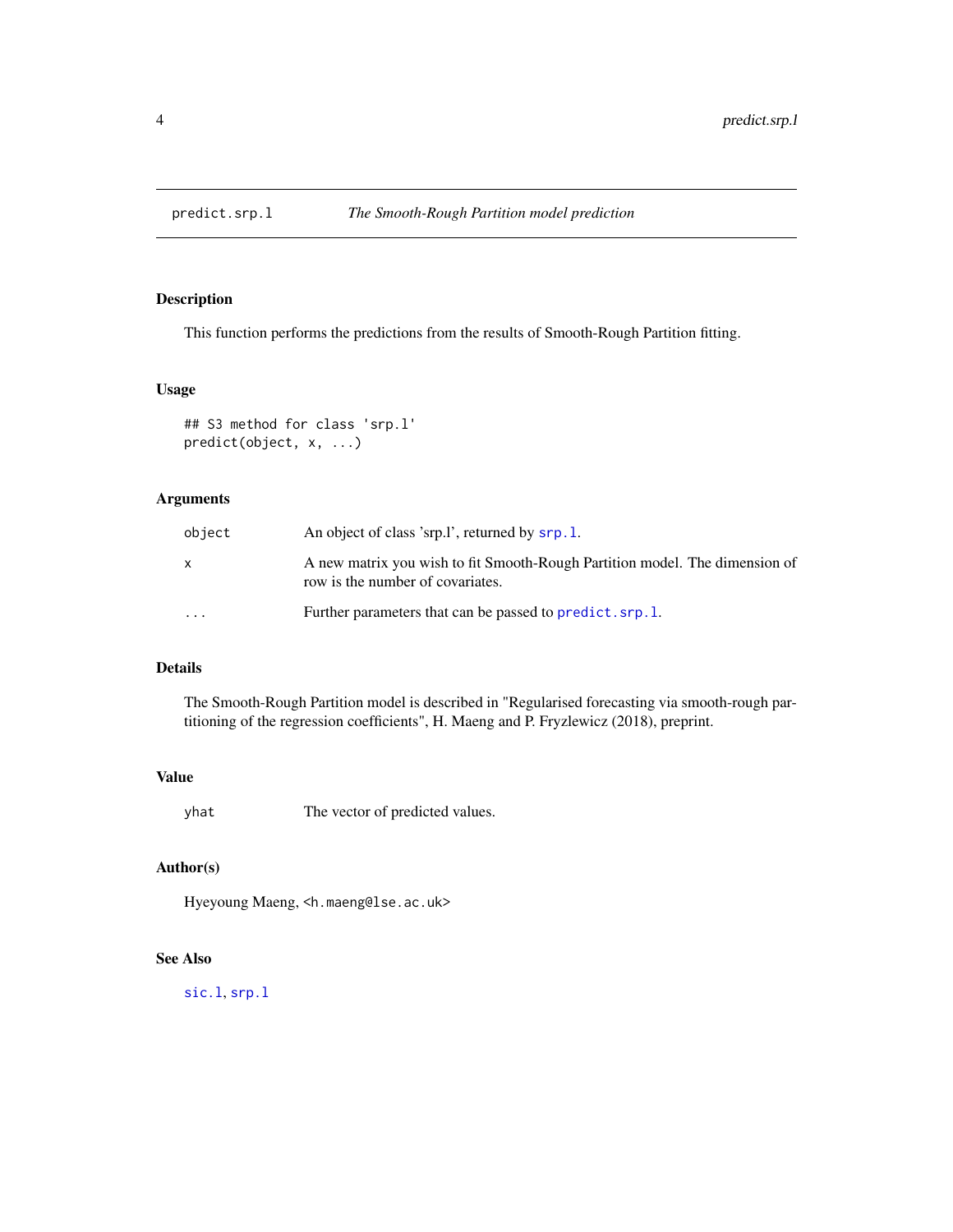<span id="page-4-1"></span><span id="page-4-0"></span>

This function performs the optimisation of the number of unconstrained regression parameters in Smooth-Rough Partition model by minimising SIC criterion and gives the change-point of smoothness in regression parameters.

# Usage

 $sic.c(x.basis = x.basis, B.basis = B.basis, x = x, y = y,$  $cf0 = cf0$ , maxq = maxq, fixedq = F, L = L, inisp = inisp)

# Arguments

| x.basis | The b-spline basis defined for interpolated x in srp.c                                                                                                                                    |
|---------|-------------------------------------------------------------------------------------------------------------------------------------------------------------------------------------------|
| B.basis | The b-spline basis defined for constrained regression coefficient.                                                                                                                        |
| x       | The design matrix used in srp.c.                                                                                                                                                          |
| у       | The response variable used in srp.c.                                                                                                                                                      |
| cf0     | The coefficient matrix obtained by natural cubic spline interpolation of x in ncs.                                                                                                        |
| maxq    | The maximum number of unconstrained parameters if fixed is FALSE. Oth-<br>erwise, it is considered as a unique number of unconstrained parameters.                                        |
| fixedq  | If TRUE, maxq is considered as a fixed number of unconstrained parameters and<br>if FALSE, maxq is a maximum and a sequence of possible values are investigated<br>to select the optimal. |
| L       | The dimension of b-spline expansion for constrained parameters used in srp.c.                                                                                                             |
| inisp   | The initial value for the optimisation of tuning parameters in srp.c.                                                                                                                     |

#### Details

Usually only called by [srp.c](#page-7-1).

#### Value

The following components are obtained only when fixedq is FALSE:

| qhat  | The optimal number of unconstrained parameters.                                                                             |  |
|-------|-----------------------------------------------------------------------------------------------------------------------------|--|
| sicg  | The vector of Schwarz criterion with length maxq which is computed for the<br>different number of unconstrained parameters. |  |
|       | The following components are obtained only when fixed q is TRUE:                                                            |  |
| muhat | The estimator of constant parameter.                                                                                        |  |
| bhat  | The vector of evaluated constrained functional regression coefficient.                                                      |  |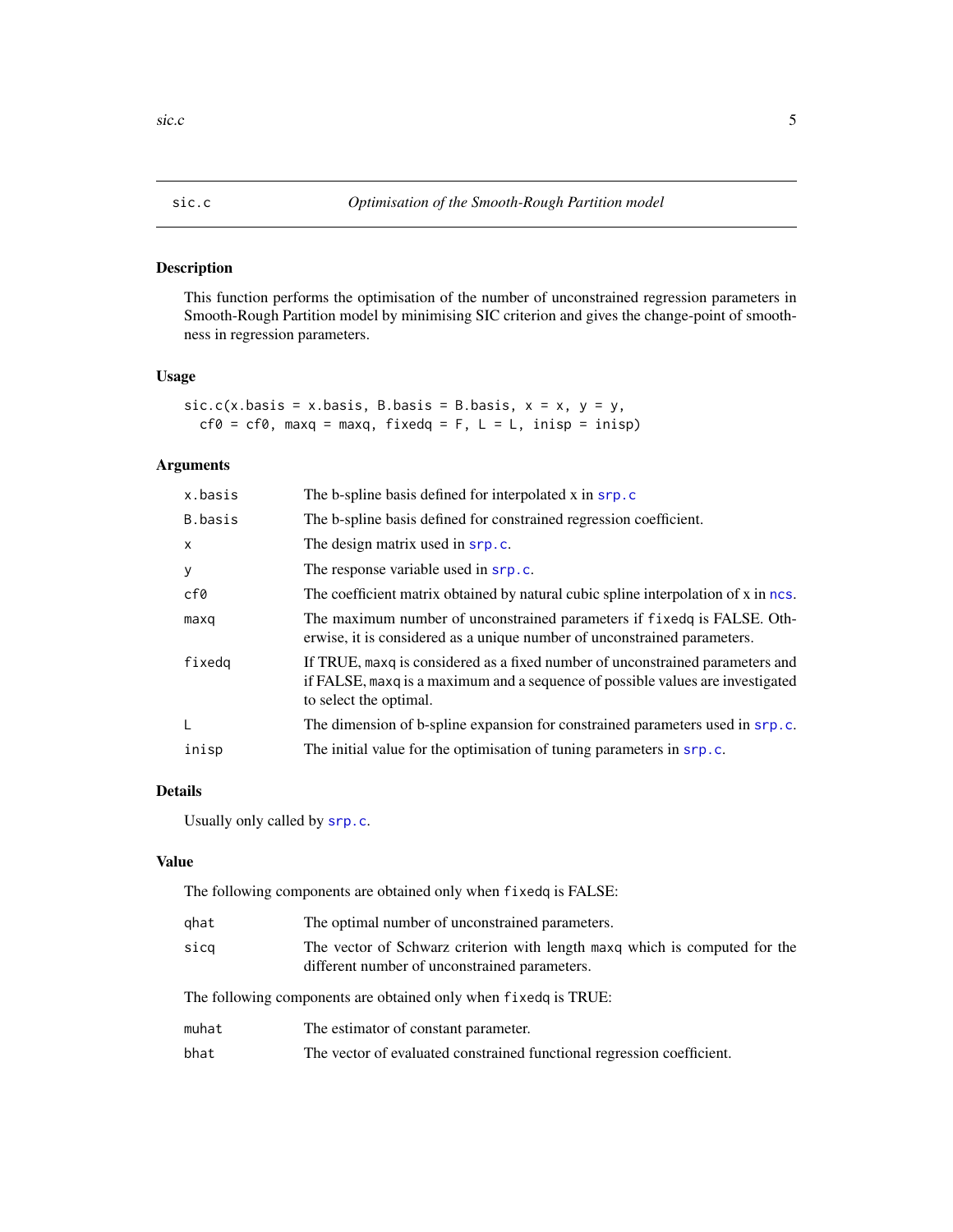<span id="page-5-0"></span>

| ahat   | The vector of unconstrained regression coefficient estimators.                                     |
|--------|----------------------------------------------------------------------------------------------------|
| etahat | The vector containing both bhat and ahat with unevaluated form.                                    |
| yhat   | The vector of estimated response variable.                                                         |
| sp     | The vector of two tuning parameters estimated by minimising generalised cross<br>validation (GCV). |
|        | The number of b-spline bases used for constrained regression parameters.                           |

#### Author(s)

Hyeyoung Maeng, <h.maeng@lse.ac.uk>

#### See Also

[sic.l](#page-5-1), [predict.srp.c](#page-2-1), [srp.c](#page-7-1)

#### Examples

```
library(fda)
x <- matrix(rnorm(10000), ncol=100)
y <- matrix(rnorm(100), ncol=1)
p \le -\dim(x)[1] + 1t \leq -\text{seq}(0, 1, \text{length.out-dim}(x)[1]) \times (\text{dim}(x)[1])x.basis <- as.fd(splinefun(t, x[, 1], method="natural"))$basis
B.basis <- create.bspline.basis(rangeval=c(0, dim(x)[1]), norder=4, nbasis=35)
result <- sic.c(x.basis=x.basis, B.basis=B.basis, x=x, y=y, cf0=ncs(x)$cf0, maxq=10, L=35, inisp=1)
plot(result$sicq, type="b")
```
<span id="page-5-1"></span>sic.l *Optimisation of the (simpler) Smooth-Rough Partition model*

#### Description

This function performs the optimisation of the number of unconstrained regression parameters in (simpler) Smooth-Rough Partition model by minimising SIC criterion and gives the change-point in regression parameters.

## Usage

```
sic.1(x.basis = x.basis, M.basis = M.basis, x = x, y = y,cf@ = cf@, maxq = maxq, fixedq = F)
```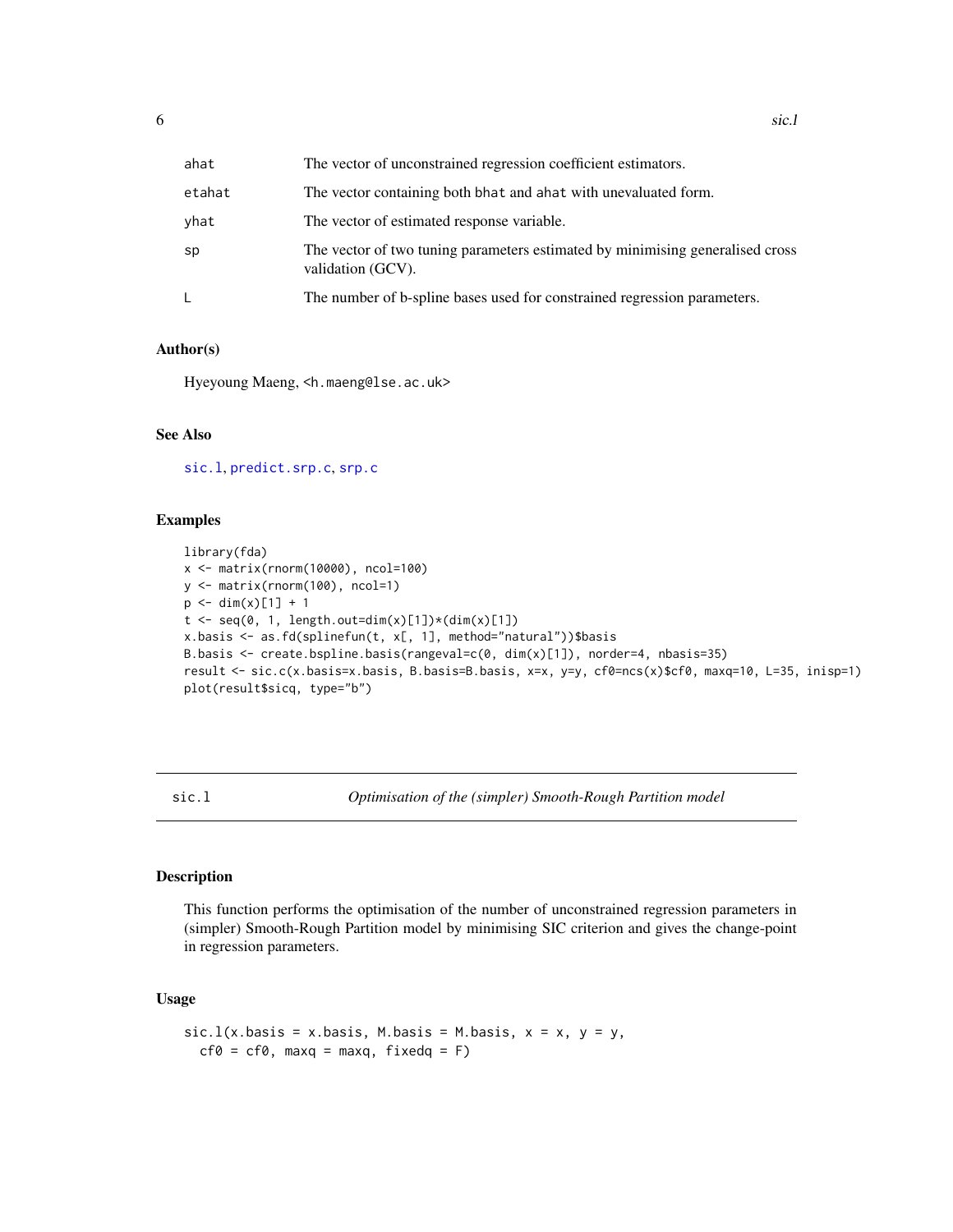#### <span id="page-6-0"></span> $\text{SiC.1}$  7

# Arguments

| x.basis      | The b-spline basis defined for interpolated x in srp.1.                                                                                                                                   |
|--------------|-------------------------------------------------------------------------------------------------------------------------------------------------------------------------------------------|
| M.basis      | The monomial basis defined for constrained regression coefficient.                                                                                                                        |
| $\mathsf{x}$ | The design matrix used in srp.1.                                                                                                                                                          |
| y            | The response variable used in srp.1.                                                                                                                                                      |
| cf0          | The coefficient matrix obtained by natural cubic spline interpolation of x in ncs.                                                                                                        |
| maxq         | The maximum number of unconstrained parameters if fixed q is FALSE. Oth-<br>erwise, it is considered as a unique number of unconstrained parameters.                                      |
| fixedq       | If TRUE, maxq is considered as a fixed number of unconstrained parameters and<br>if FALSE, maxq is a maximum and a sequence of possible values are investigated<br>to select the optimal. |

# Details

Usually only called by [srp.l](#page-9-1).

# Value

The following components are obtained only when fixedq is FALSE:

| ghat | The optimal number of unconstrained parameters.                                                                             |
|------|-----------------------------------------------------------------------------------------------------------------------------|
| sica | The vector of Schwarz criterion with length maxq which is computed for the<br>different number of unconstrained parameters. |

The following components are obtained only when fixedq is TRUE:

| muhat  | The estimator of constant parameter.                                   |
|--------|------------------------------------------------------------------------|
| bhat   | The vector of evaluated constrained functional regression coefficient. |
| ahat   | The vector of unconstrained regression coefficient estimators.         |
| etahat | The vector containing both bhat and a hat with unevaluated form.       |
| yhat   | The vector of estimated response variable.                             |

# Author(s)

Hyeyoung Maeng, <h.maeng@lse.ac.uk>

# See Also

[sic.c](#page-4-1), [srp.l](#page-9-1)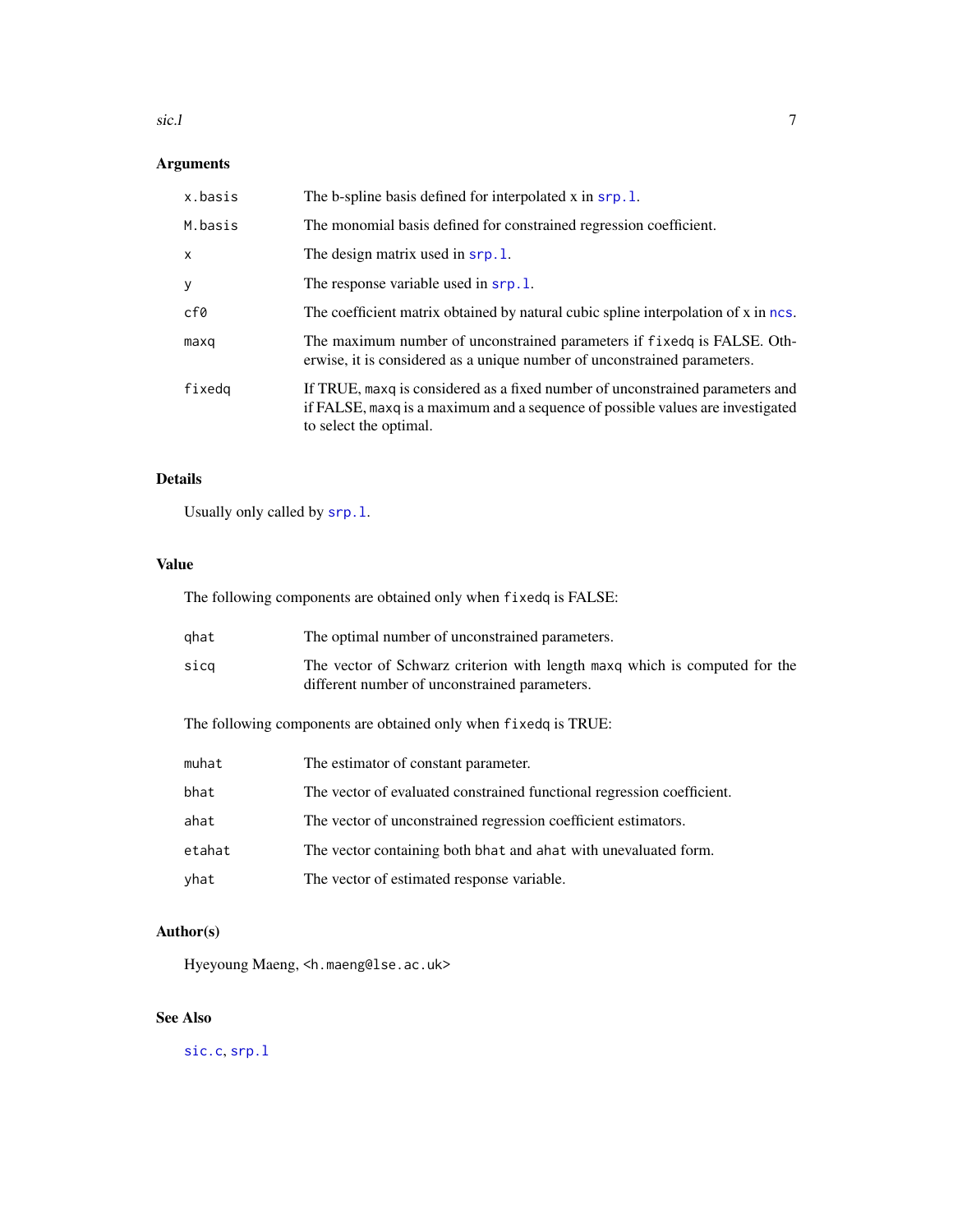#### Examples

```
library(fda)
x <- matrix(rnorm(10000), ncol=100)
y <- matrix(rnorm(100), ncol=1)
p \le -\dim(x)[1] + 1t \leq -\text{seq}(0, 1, \text{length.out=dim}(x)[1]) * (\text{dim}(x)[1])x.basis <- as.fd(splinefun(t, x[, 1], method="natural"))$basis
M.basis <- create.monomial.basis(rangeval=c(0, dim(x)[1]), nbasis=2)
result <- sic.l(x.basis=x.basis, M.basis=M.basis, x=x, y=y, cf0=ncs(x)$cf0, maxq=10)
plot(result$sicq, type="b")
```

| srp |              | srp: Detecting the change-point of smoothness in linear regression |  |  |  |
|-----|--------------|--------------------------------------------------------------------|--|--|--|
|     | coefficients |                                                                    |  |  |  |

#### Description

The srp package performs the change-point detection in regression coefficients of a linear model by partitioning the regression coefficients into two classes of smoothness. To start with, see the function srp.c.

#### Author(s)

Hyeyoung Maeng, <h.maeng@lse.ac.uk>

#### References

"Regularised forecasting via smooth-rough partitioning of the regression coefficients", H. Maeng and P. Fryzlewicz (2018), preprint.

#### See Also

[srp.c](#page-7-1)

<span id="page-7-1"></span>srp.c *The Smooth-Rough Partition model fitting*

#### Description

This function performs the Smooth-Rough Partition linear regression with the input matrix.

#### Usage

```
srp.c(x, y, maxq = max(30, ceiling(0.1 * dim(x)[1])), L = 35,norder = 4, inisp = 1, plot = T)
```
<span id="page-7-0"></span>8 srp.c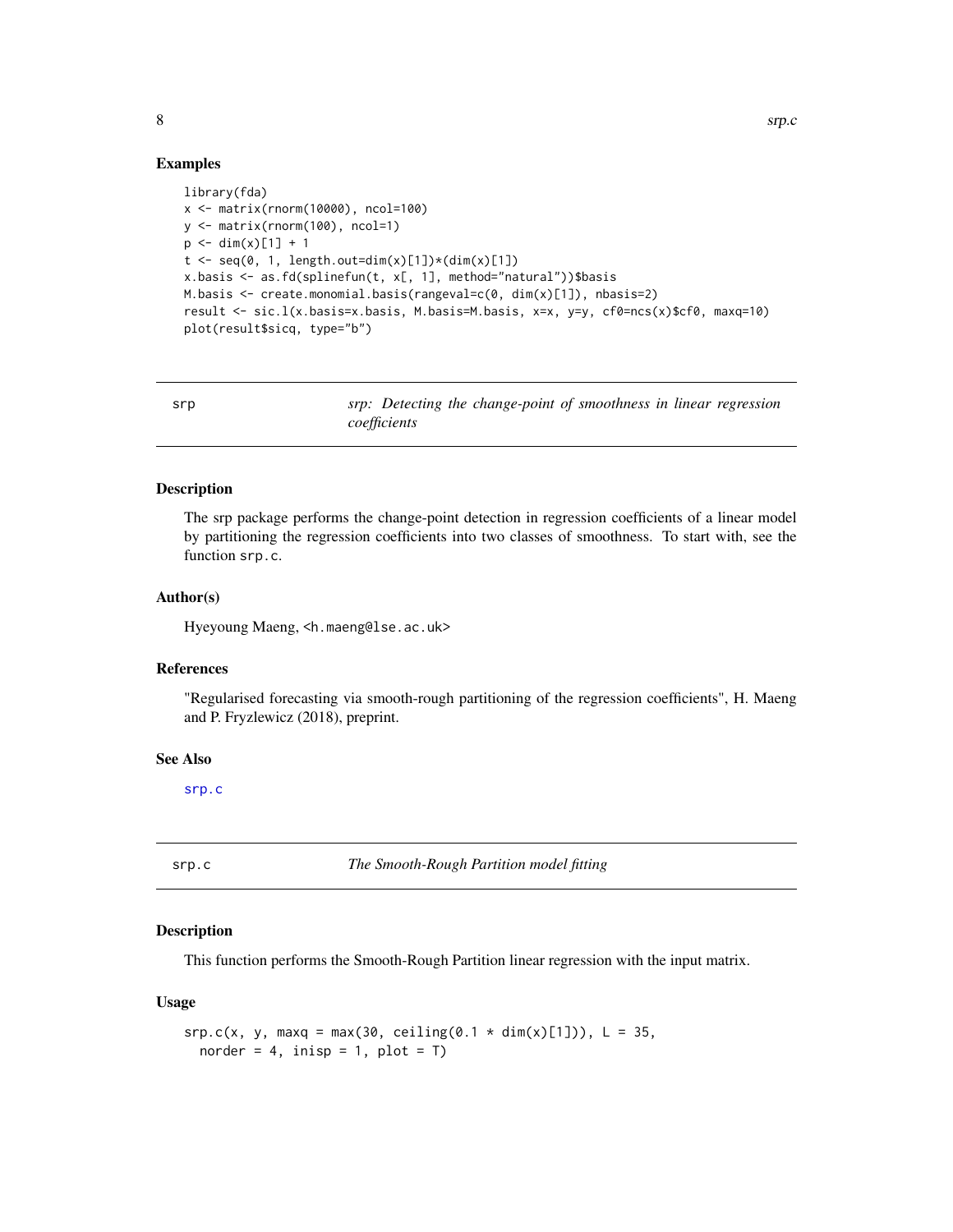#### <span id="page-8-0"></span>srp.c 9

# Arguments

| $\mathsf{x}$ | A matrix you wish to fit Smooth-Rough Partition model. The dimension of row<br>is the number of variables which are pre-ordered in terms of their importance in<br>prediction. |
|--------------|--------------------------------------------------------------------------------------------------------------------------------------------------------------------------------|
| У            | A vector you wish to use as a response variable in case of regressing y on x. If<br>y is missing, the response variable is obtained from the last row of x.                    |
| maxq         | An integer specifying the maximum number of unconstrained parameters which<br>the model can have. The default is $max(30, ceiling(0.1 * dim(x)[1]))$ .                         |
| I.           | An integer specifying the dimension of b-spline expansion for the constrained<br>(smoothed) parameters. The default is 35.                                                     |
| norder       | An integer specifying the order of b-splines. The default of 4 performs cubic<br>splines.                                                                                      |
| inisp        | An initial value for optimising the tuning parameters and the default is 1.                                                                                                    |
| plot         | If true, it gives the plot of estimated regression coefficients.                                                                                                               |

# Details

The estimation procedure of Smooth-Rough Partition model is described in "Regularised forecasting via smooth-rough partitioning of the regression coefficients", H. Maeng and P. Fryzlewicz (2018), preprint.

# Value

| muhat      | The estimator of constant parameter.                                                                                        |
|------------|-----------------------------------------------------------------------------------------------------------------------------|
| bhat       | The vector of evaluated constrained functional regression coefficient.                                                      |
| ahat       | The vector of unconstrained regression coefficient estimators.                                                              |
| etahat     | The vector containing both bhat and a hat with unevaluated form.                                                            |
| yhat       | The vector of estimated response variable.                                                                                  |
| <b>SIC</b> | The vector of Schwarz criterion with length maxq which is computed for the<br>different number of unconstrained parameters. |
| ghat       | The optimal number of unconstrained parameters selected in the model.                                                       |
| sp         | The vector of two tuning parameters estimated by minimising generalised cross<br>validation (GCV).                          |
|            | The number of bases used for constrained regression parameters.                                                             |
| norder     | The order of b-splines specified.                                                                                           |

# Author(s)

Hyeyoung Maeng, <h.maeng@lse.ac.uk>

# See Also

[sic.c](#page-4-1), [predict.srp.c](#page-2-1), [srp.l](#page-9-1)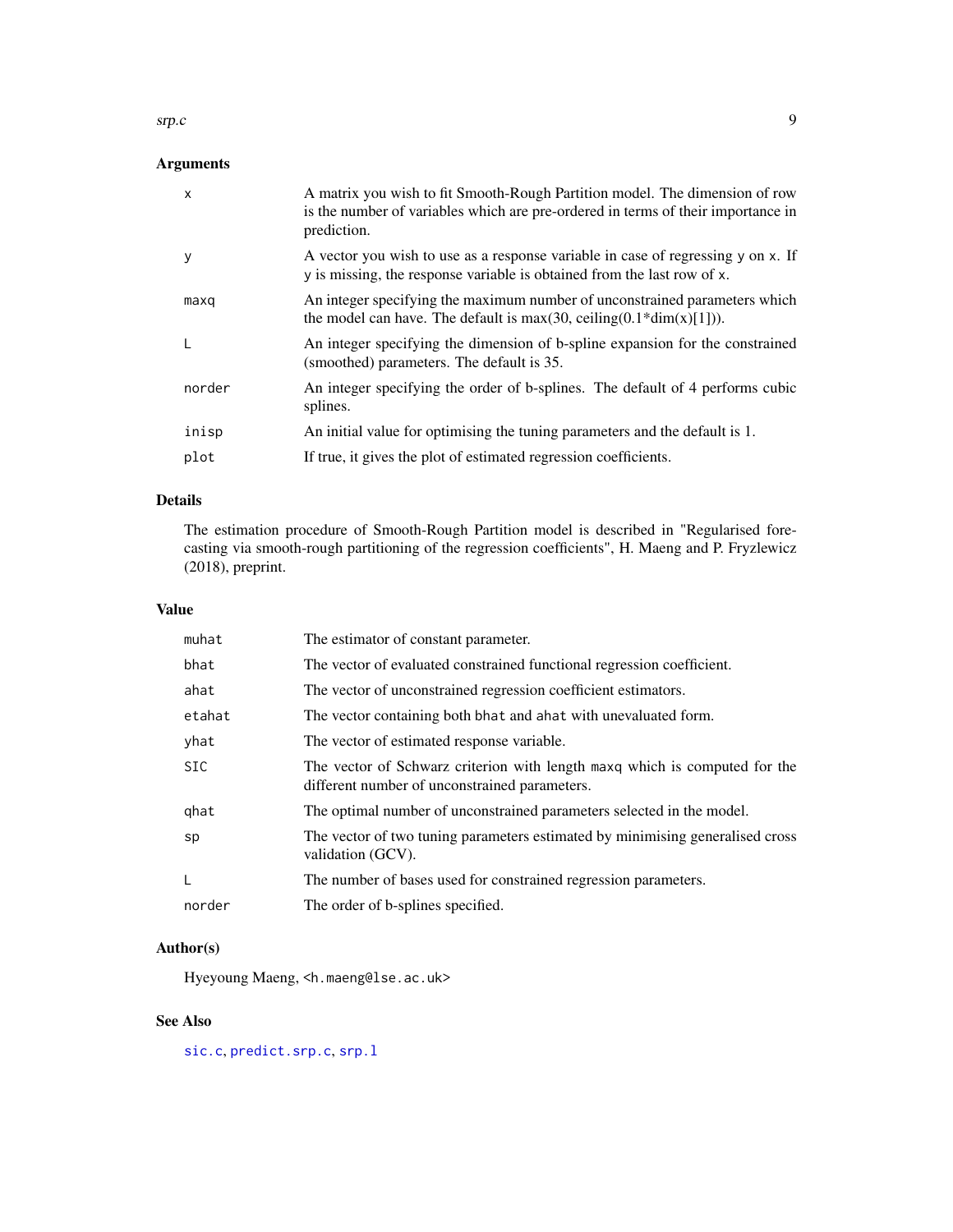# <span id="page-9-0"></span>Examples

```
x <- matrix(rnorm(10000), ncol=100)
srp.c(x)
```
<span id="page-9-1"></span>srp.l *The (simpler) Smooth-Rough Partition linear regression model fitting*

## Description

This function performs same as [srp.c](#page-7-1) except that constrained functional coefficient is estimated as a linear function.

# Usage

srp.l(x, y, maxq = max(30, ceiling(0.1  $*$  dim(x)[1])), plot = T)

#### Arguments

| $\times$ | A matrix you wish to fit Smooth-Rough Partition model. The dimension of row<br>is the number of variables which are pre-ordered in terms of their importance in<br>prediction. |
|----------|--------------------------------------------------------------------------------------------------------------------------------------------------------------------------------|
| V        | A vector you wish to use as a response variable in case of regressing y on x. If<br>y is missing, the response variable is obtained from the last row of x.                    |
| maxq     | An integer specifying the maximum number of unconstrained parameters which<br>the model can have. The default is max(30, ceiling( $0.1*dim(x)[1])$ ).                          |
| plot     | If true, it gives the plot of estimated regression coefficients.                                                                                                               |

# Details

The estimation procedure of Smooth-Rough Partition model is described in "Regularised forecasting via smooth-rough partitioning of the regression coefficients", H. Maeng and P. Fryzlewicz (2018), preprint.

#### Value

| muhat  | The estimator of constant parameter.                                                                                        |
|--------|-----------------------------------------------------------------------------------------------------------------------------|
| bhat   | The vector of evaluated constrained (linear) functional regression coefficient.                                             |
| ahat   | The vector of unconstrained regression coefficient estimators.                                                              |
| etahat | The vector containing both bhat and ahat with unevaluated form.                                                             |
| yhat   | The vector of estimated response variable.                                                                                  |
| SIC.   | The vector of Schwarz criterion with length maxq which is computed for the<br>different number of unconstrained parameters. |
| qhat   | The optimal number of unconstrained parameters selected in the model.                                                       |
|        |                                                                                                                             |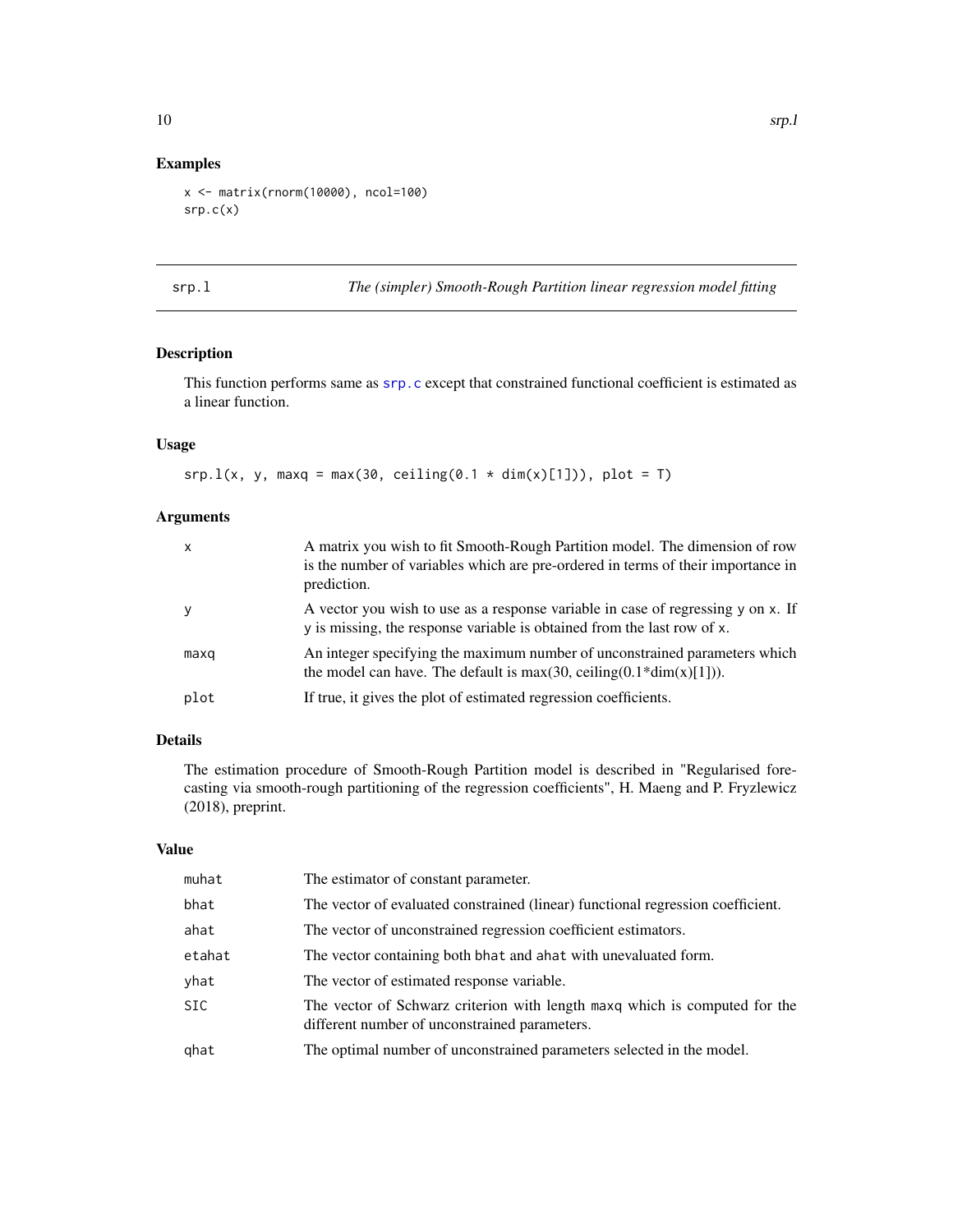#### <span id="page-10-0"></span>truebeta 11

# Author(s)

Hyeyoung Maeng, <h.maeng@lse.ac.uk>

#### See Also

[srp.c](#page-7-1), [predict.srp.l](#page-3-1), [sic.l](#page-5-1)

#### Examples

```
x <- matrix(rnorm(10000), ncol=100)
srp.1(x)
```
truebeta *A dataset containing true regression coefficients for simulation*

# Description

True regression coefficients used for simulations in "Regularised forecasting via smooth-rough partitioning of the regression coefficients", H. Maeng and P. Fryzlewicz (2018), preprint.

#### Usage

data(truebeta)

#### Format

A matrix with 356 rows and 4 variables:

Case 1 true regression coefficients for case 1

Case 2 true regression coefficients for case 2

Case 3 true regression coefficients for case 3

Case 4 true regression coefficients for case 4